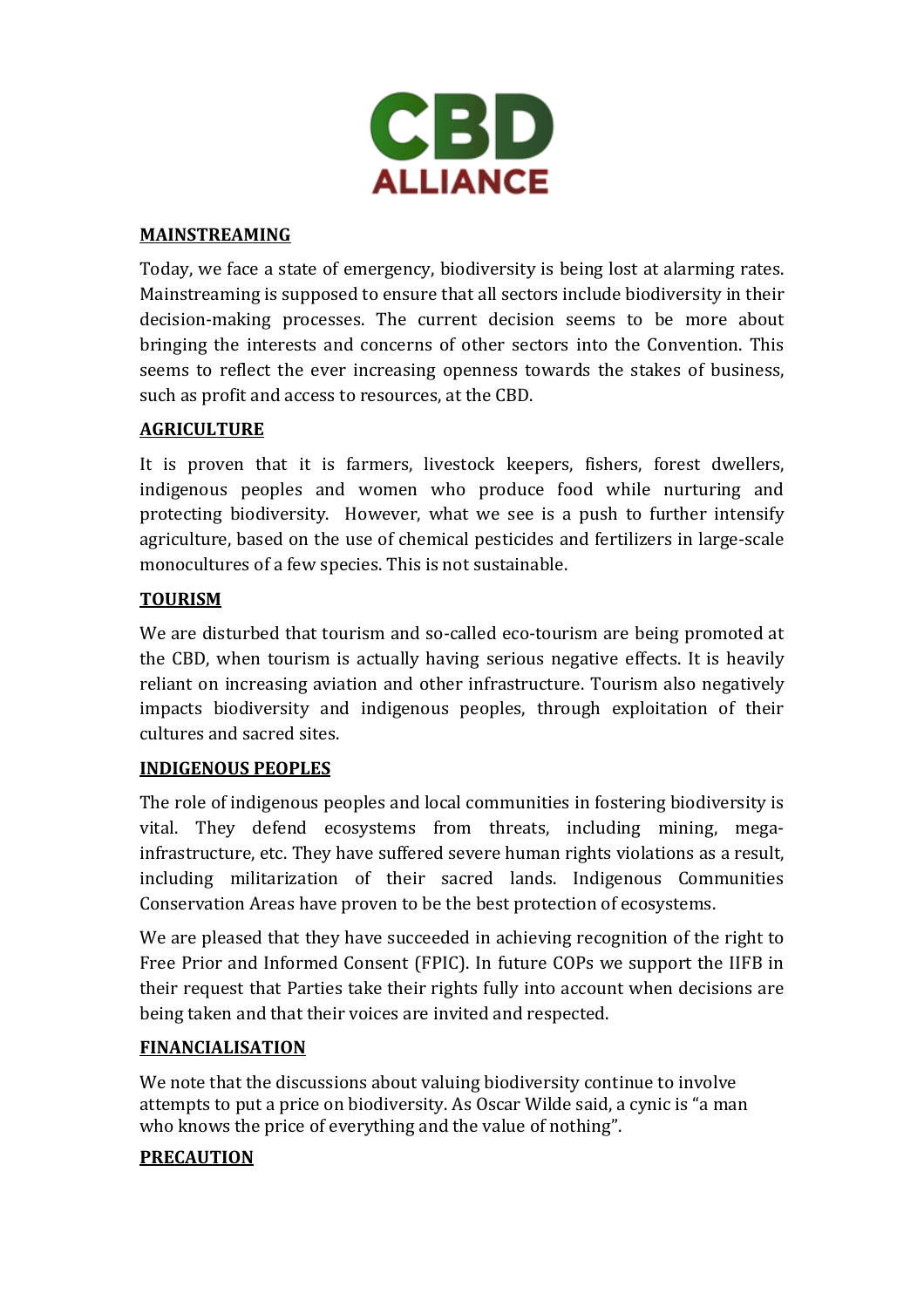The Precautionary Principle is fundamental to the CBD process and is no barrier to innovation, as claimed by some. Destructive impacts on biodiversity and health have occurred in the past when it was not applied. We should bear this in mind when further developing synthetic biology, gene drives or new generations of GMOs as well as novel chemicals.

# **RISK ASSESSMENT SYNTHETIC BIOLOGY AND GENE DRIVES**

On biosafety, the common denominator between parties was unfortunately too low to protect biodiversity, ecosystems, livelihoods or human health. As result, new guidance on risk assessments of LMOs may only be available, if at all, in 4 years, including on organisms produced with synthetic biology or on GM fish. Prioritizing financial gains and trade interests played a key role in this process.

However, we want to thank parties for highlighting the global concern about Gene Drives in decision (L34), and the call for precaution and risk assessment on these new organisms, although this does not sufficiently address the threat that they may be an aggressive and destructive force against biodiversity. As for digital sequences, they have finally been firmly put on the agenda, even though the COP failed to take a decision that could have stopped digital biopiracy.

## **GEOENGINEERING**

We welcome that the CBD has re-affirmed its moratorium on climate-related geoengineering, particularly since geoengineers are falsely claiming that these high-risk technologies for manipulating the climate are needed to fulfill the Paris agreement.

## **IMPLEMENTATION – NBSAP**

National Biodiversity Strategies and Action Plans (NBSAPs) are the principal instruments for implementing the Convention at the national level. But only half of the Parties actually have NBSAPs.

NBSAPs should be adopted at a high political level, provide policy rather than guidance, and involve synergistic implementation with other biodiversity related conventions.

Implementation also involves monitoring, reporting, enforcement, and accountability. There is no point in ratifying and then ignoring agreements. Parties should fully implement them.

## **OTHER MATTERS**

The choice of Cancun as a venue for the COP points to some serious contradictions. It represents an economic model that is destructive to biodiversity and to Indigenous Peoples and Local Communities and has to change.

The high costs at the resort marginalized and excluded many developing country delegations and civil society organizations.

They further struggled to deal with the parallel process of a COP and 2 protocols at the same time, through too many contact and informal groups.